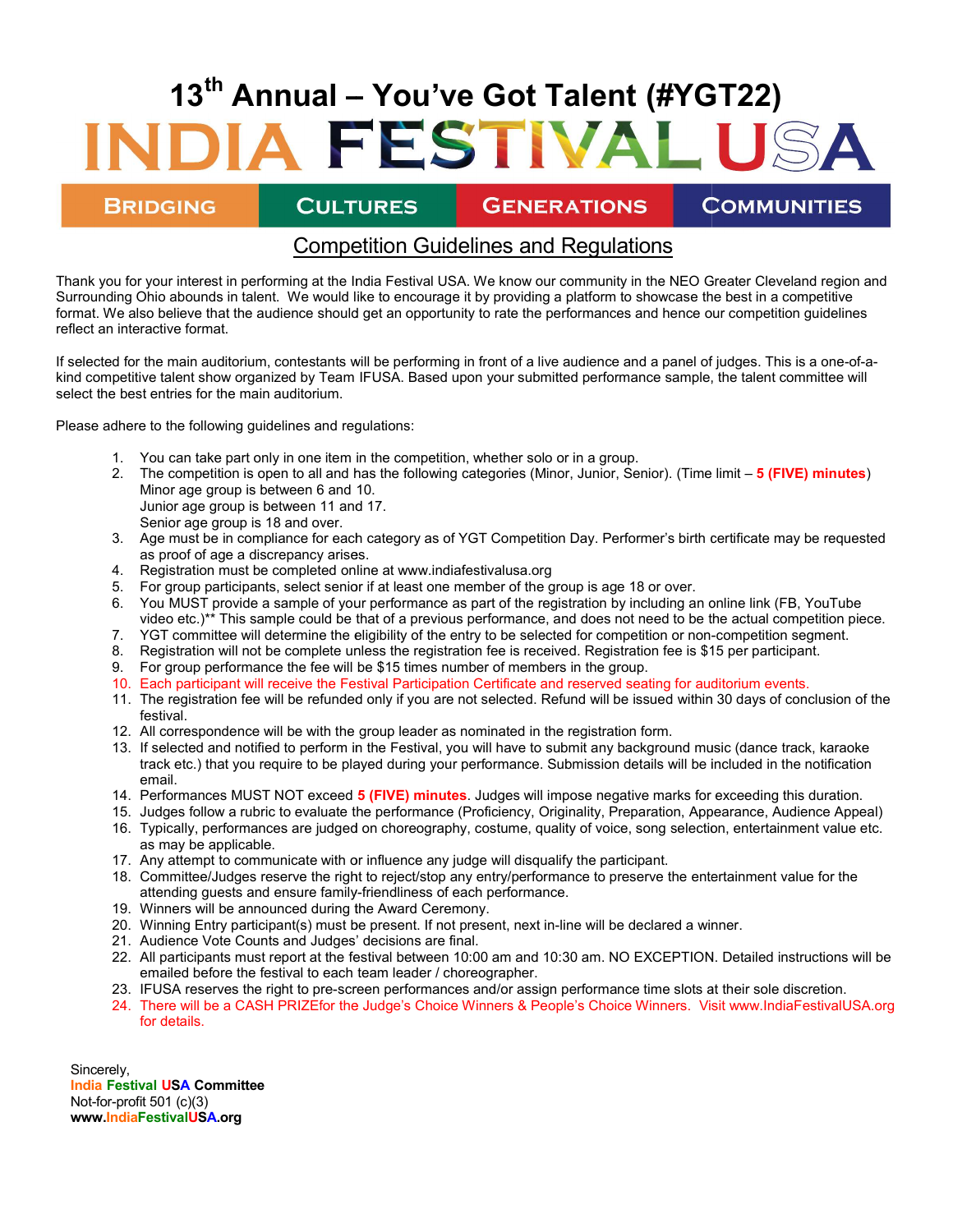# YGT22 Registration FORM

| Select Category (Max. performance time - 5 (FIVE) Minutes)                                                                                                                                                                                                                                                                                                                                                   |                               |              |                    |  |
|--------------------------------------------------------------------------------------------------------------------------------------------------------------------------------------------------------------------------------------------------------------------------------------------------------------------------------------------------------------------------------------------------------------|-------------------------------|--------------|--------------------|--|
| Minor (6 - 10 Years)                                                                                                                                                                                                                                                                                                                                                                                         | $\Box$ Junior (11 - 17 Years) |              | Senior (18+ Years) |  |
| For group performances, please select the category of the OLDEST age performer.<br>Example: Select "Junior" if at least one member of the group is older 11 or older. Select "Senior" if at least one member of the group is 18 or older. Age<br>used must be as of the Event Day.<br>NOTE: YGT performance MUST NOT exceed 5 (FIVE) minutes. Judges will impose negative marks for exceeding time duration. |                               |              |                    |  |
| <b>Performance Type (Required):</b>                                                                                                                                                                                                                                                                                                                                                                          |                               |              |                    |  |
| Dance                                                                                                                                                                                                                                                                                                                                                                                                        | Singing                       | Instrumental | Stand-up Comedy    |  |
|                                                                                                                                                                                                                                                                                                                                                                                                              |                               |              |                    |  |
| Performance Title (Required): Network and the contract of the contract of the contract of the contract of the contract of the contract of the contract of the contract of the contract of the contract of the contract of the                                                                                                                                                                                |                               |              |                    |  |
| Performance Description (Required): Please provide a description of your performance that will be referenced by<br>Judges and Event Emcees.                                                                                                                                                                                                                                                                  |                               |              |                    |  |
| <b>Primary Contact Information:</b>                                                                                                                                                                                                                                                                                                                                                                          |                               |              |                    |  |
|                                                                                                                                                                                                                                                                                                                                                                                                              |                               |              |                    |  |
|                                                                                                                                                                                                                                                                                                                                                                                                              |                               |              |                    |  |
|                                                                                                                                                                                                                                                                                                                                                                                                              |                               |              |                    |  |
|                                                                                                                                                                                                                                                                                                                                                                                                              |                               |              | State: Zip: Zip:   |  |
|                                                                                                                                                                                                                                                                                                                                                                                                              |                               |              |                    |  |
| Performance Sample Reference Link(s):                                                                                                                                                                                                                                                                                                                                                                        |                               |              |                    |  |
| <b>Registration Fee: (\$15 per Participant)</b>                                                                                                                                                                                                                                                                                                                                                              |                               |              |                    |  |
| # Of Participant: x \$15 = (Total Amount)                                                                                                                                                                                                                                                                                                                                                                    |                               |              |                    |  |
| <b>Select Payment Type</b>                                                                                                                                                                                                                                                                                                                                                                                   |                               |              |                    |  |
| $\Box$ PAY by CHECK<br>Make check payable to "India Fest USA".<br>Mail to India Fest USA, 7910 Windridge Drive, Broadview Hts., Ohio 44147                                                                                                                                                                                                                                                                   |                               |              |                    |  |
| $\Box$ PAY by Credit Card or PayPal.<br>Call 216-532-5532 or email to IndiaFestUSA@yahoo.com to make online payment processing.                                                                                                                                                                                                                                                                              |                               |              |                    |  |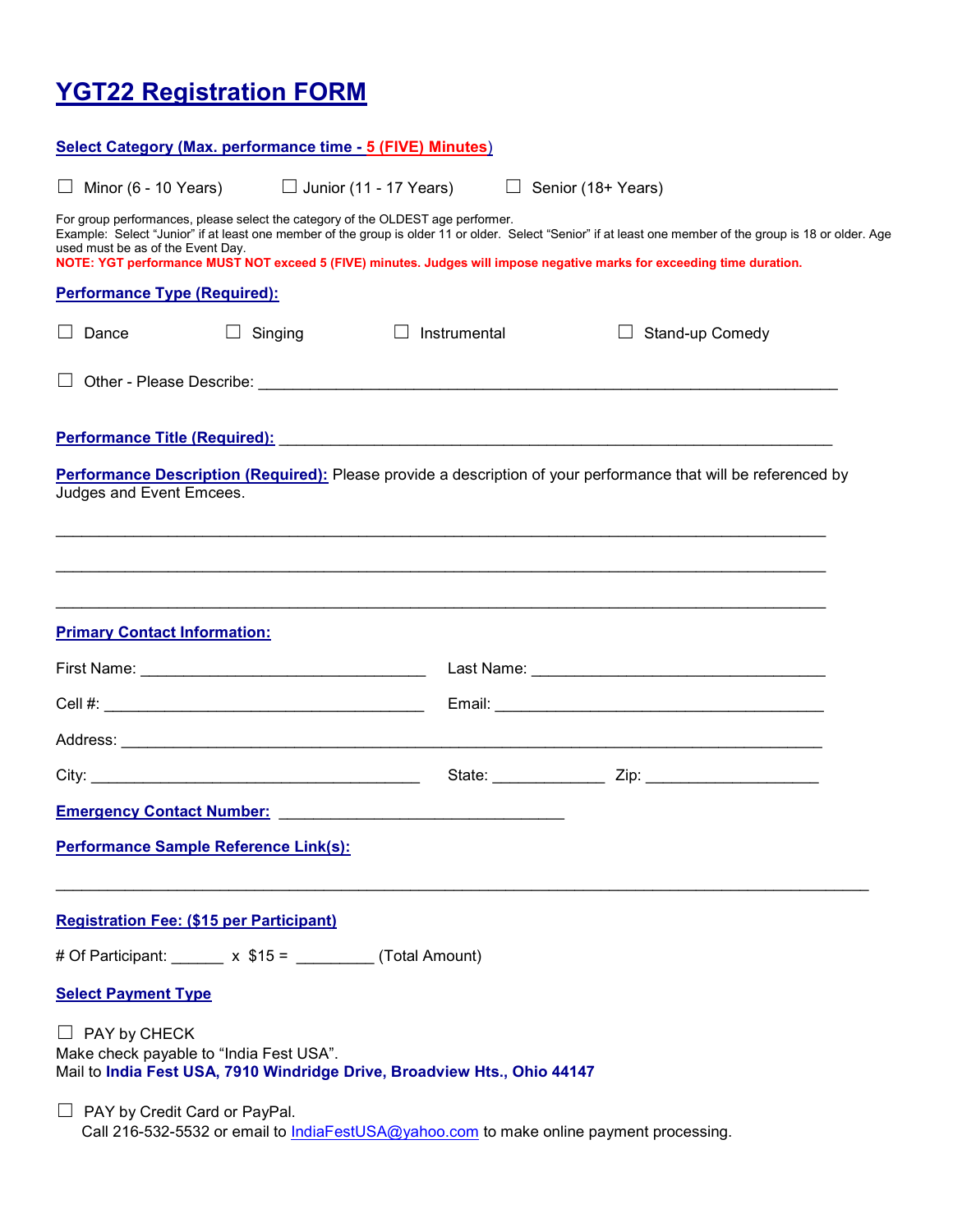### Performer(s) Details: (List All Names & Ages):

| No.              | $\sf NAME$ | $\mathsf{AGE}$ |
|------------------|------------|----------------|
| $\mathbf{1}$     |            |                |
| $\overline{2}$   |            |                |
| $\mathbf{3}$     |            |                |
| $\overline{4}$   |            |                |
| $\sqrt{5}$       |            |                |
| $\,6\,$          |            |                |
| $\overline{7}$   |            |                |
| $\bf 8$          |            |                |
| $\boldsymbol{9}$ |            |                |
| $10$             |            |                |
| $11$             |            |                |
| 12               |            |                |
| 13               |            |                |
| 14               |            |                |
| $15\,$           |            |                |
| $16\,$           |            |                |
| $17\,$           |            |                |
| 18               |            |                |
| 19               |            |                |
| 20               |            |                |
| 21               |            |                |
| 22               |            |                |
| 23               |            |                |
| 24               |            |                |